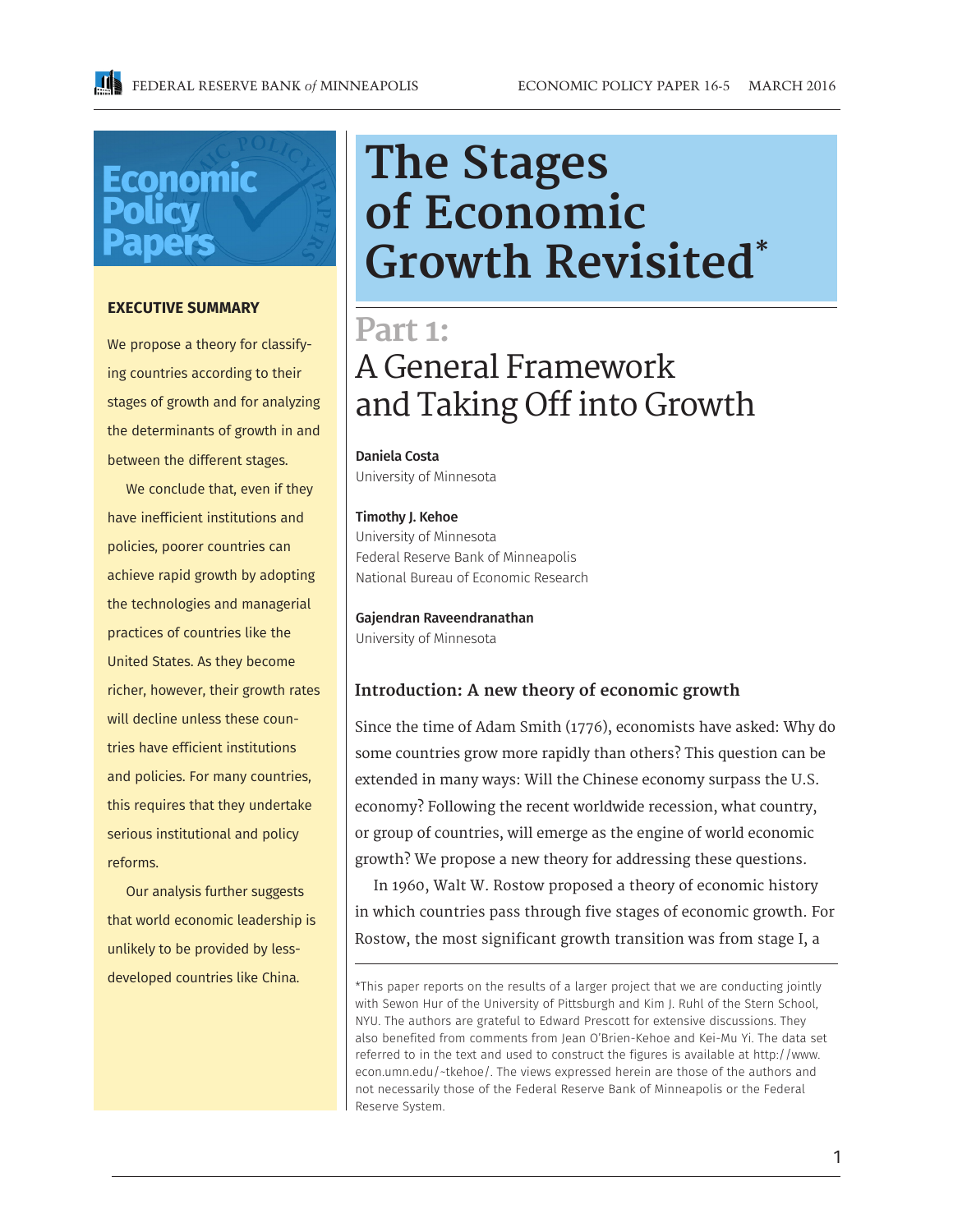#### Growth in per capita income, 1875 to 2010, United States



traditional economy, through stage II, preconditions to take-off, to stage III, a take-off into sustained growth of the sort first achieved by the United Kingdom during the Industrial Revolution.

 $\vert$  1

We propose an updated theory of the stages of growth, based on recent developments in economic theory and data analysis. We view Rostow's most significant conclusion to be that the policies that promote economic growth in one stage are different from those that promote growth in other stages.1

#### **Lessons from the growth leaders**

Economic growth in the United States has been remarkably constant since 1875. Figure 1 plots U.S. per capita income and compares it with a trend of 1.8 percent per year.2 With the exception of the Great Depression of the 1930s and the subsequent buildup during World War II, U.S. growth has been stable, with small business cycle fluctuations around the trend line. In our theory, this growth is the result of steady productivity growth resulting from continual adoption of improved technologies and managerial practices. And in contrast with the previously dominant view followed by Rostow that growth is driven by capital accumulation, we hold that productivity growth drives economic growth.<sup>3</sup>

Since the beginning of the 20th century, the United States has been the richest major country in the world, and we refer to it as the economic leader. In the 19th century, the United Kingdom had been the economic leader. In our theory, less-developed countries are able to adopt the technologies and managerial practices of the economic leader and potentially grow at the same rate. The income level of a particular country compared with the economic leader depends on its institutions and policies. A poorer country can grow as fast as the economic leader even with inefficient institutions and policies.

The growth achieved by the United States toward the end of the 19th century was rapid by historical standards up to that time. Clark (2007) argues that no country in the world had experienced sustained growth in income per person before the Industrial Revolution in the United Kingdom, starting around 1800. Before that, although there was growth in total income, it was accompanied by, or quickly fol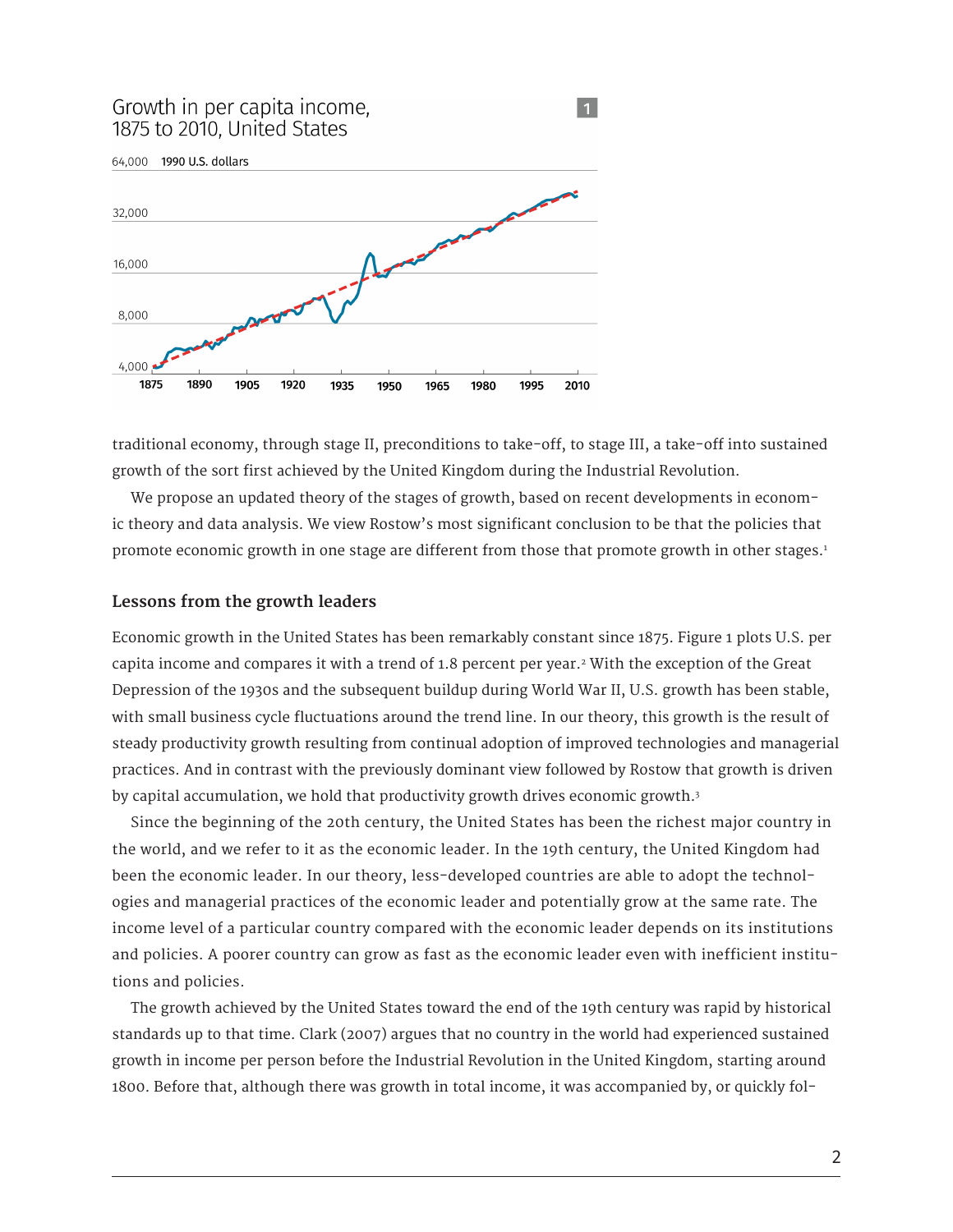lowed by, comparable growth in population, as first modeled by Malthus (1798). Over the period 1820– 1900, the United Kingdom achieved an unprecedented growth rate of 1.2 percent per year in income per person. Even so, during the 1870s, the United States started to grow faster, and, in 1901, the United States passed the United Kingdom and became the economic leader.

Key features of the Industrial Revolution in the United Kingdom and later growth in the United States included the migration of population from rural to urban areas, the movement of workers from agriculture into manufacturing and increases in life expectancy followed by declines in fertility. Why the Industrial Revolution occurred first in the United Kingdom in the 19th century and not in China in the 14th century is an intriguing question addressed by economic historians like Elvin (1973) and Landes (2006). In terms of our theory, what is important is how quickly the Industrial Revolution spread, and how easy it was for countries that followed to achieve the sort of sustained economic growth rates that had made the United Kingdom an exceptional case in the early 19th century.

#### **Stages of economic growth**

We classify the countries in our sample into four stages of economic growth. (For details on country data and classification, see the appendix.)

- **0.** Malthusian trap
- **1.** Taking off into growth
- *2.* Catching up to the economic leader
- **3.** Joining the economic leader

Between 1823 and 1848, the United Kingdom achieved average annual growth of 1 percent in income per person. Using that as a benchmark, we classify countries that have never achieved average annual growth of 1 percent for 25 years as being in **Stage 0: Malthusian trap,** where economic growth is roughly matched by population growth.

Countries that have experienced 1 percent average annual growth for 25 years are classified in **Stage 1: Taking off into growth**. We do not use Rostow's term "*sustained* growth" (emphasis added) because all too frequently the growth, although prolonged, is not sustained. Consequently, we classify a country as "taking off" after it *completes* 25 years of at least 1 percent average annual growth in per capita income.

Rostow emphasized a transitional stage between the traditional stage and the take-off stage during which countries developed the preconditions necessary for the take-off, including higher investment rates, improved technologies, individual social mobility and other changes. For Rostow, take-off was a complex and difficult task that required extensive preparation. But, in fact, our analysis suggests that as the international economic leader has become richer, it has become progressively easier for poorer countries to achieve economic take-off—that is, transitioning from the Malthusian trap to taking off is more common as the leading nation becomes more affluent.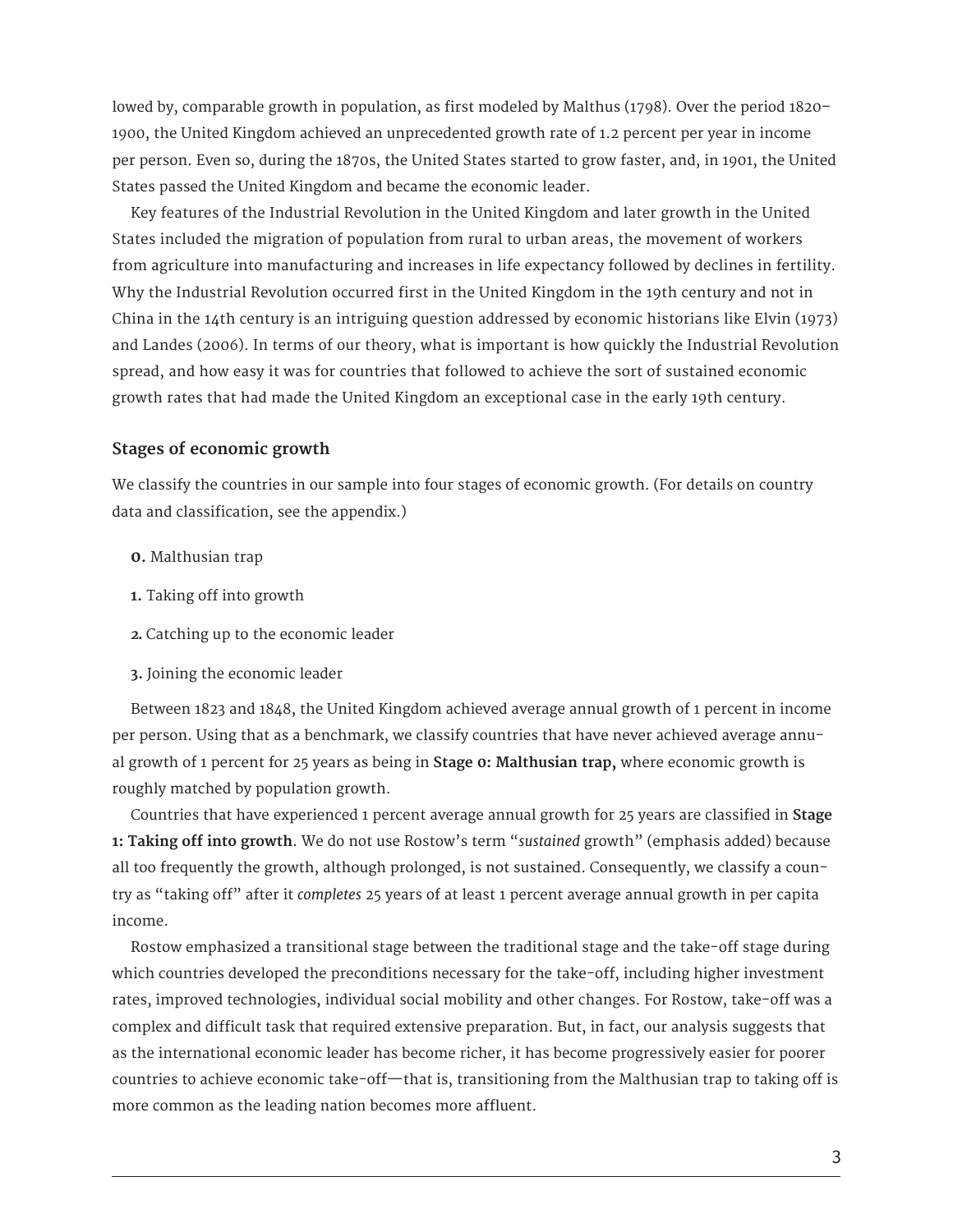It has, however, become difficult for countries to advance from Stage 1 to Stage 2 and Stage 3—that is, while taking off appears to have become easier, it is now more challenging to catch up to and join the economic leader. And our theory suggests that countries that are behind the economic leader can achieve higher rates of growth by reforming their institutions and policies,<sup>4</sup> benefiting from the sort of catch-up growth that Mexico experienced over the periods 1890–1910 and 1950–1980.5

We classify countries as being in **Stage 2: Catching up to the economic leader** if their per capita income is above 35 percent that of the economic leader for at least 15 consecutive years, something that was accomplished by Mexico at the end of the 19th century and beginning of the 20th century and later during the 1970s and 1980s.<sup>6</sup>

We classify countries as being in **Stage 3: Joining the economic leader** if their per capita income is above 65 percent of the economic leader for at least 15 consecutive years. Nations at this stage include not only the richer countries of Western Europe, Australia, Canada and Japan, but also recent additions Hong Kong and Singapore.

Countries can progress through the stages of growth, but they can also fail to do so. We classify a country as **failing after taking off** if its average annual growth rate falls below 1 percent for 25 years, and we classify a country as **failing at catching up** if its income per person falls below 35 percent of the economic leader for more than 15 years. Similarly, we classify a country as **failing at joining the economic leader** if its income per person falls below 65 percent of the economic leader for more than 15 years.

#### **Taking off into growth**

The experience of the United Kingdom during the Industrial Revolution provides us with a clear criterion for classifying an economic take-off. We have chosen the cutoffs of 35 percent of the economic leader and 65 percent of the economic leader for the next two stages because these cutoffs sort countries into groups with identifiably different characteristics. Early growth in the United Kingdom and the United States was based on movements of population from rural to urban areas and movements of workers from agriculture to manufacturing. Kehoe and Ruhl (2010) show that similar movements occurred later in Mexico and more recently in China. De Vries (2008) argues that the movement of workers out of traditional agriculture was essential for organizing these workers into economically efficient work teams.

As countries move from the Malthusian trap into taking off, they become somewhat more urban. The major increase in urbanization, however, occurs as countries move from taking off to catching up. Countries joining the economic leader do not have a significantly different degree of urbanization than do countries catching up. Data on agriculture as a share of output show the same pattern. A country that has reached one stage of growth does not revert to the characteristics of the previous stage if it later fails at the higher stage. Mexico, for example, reached the catching-up stage but did not experience a large reverse migration from urban areas back to rural areas after it failed to maintain its growth. Education follows a different path. Average levels of education also increase with the stages of growth, but the largest increase in education is in moving from the catching-up stage to the joining stage, and countries that fail *do* experience some reversion to lower levels of education.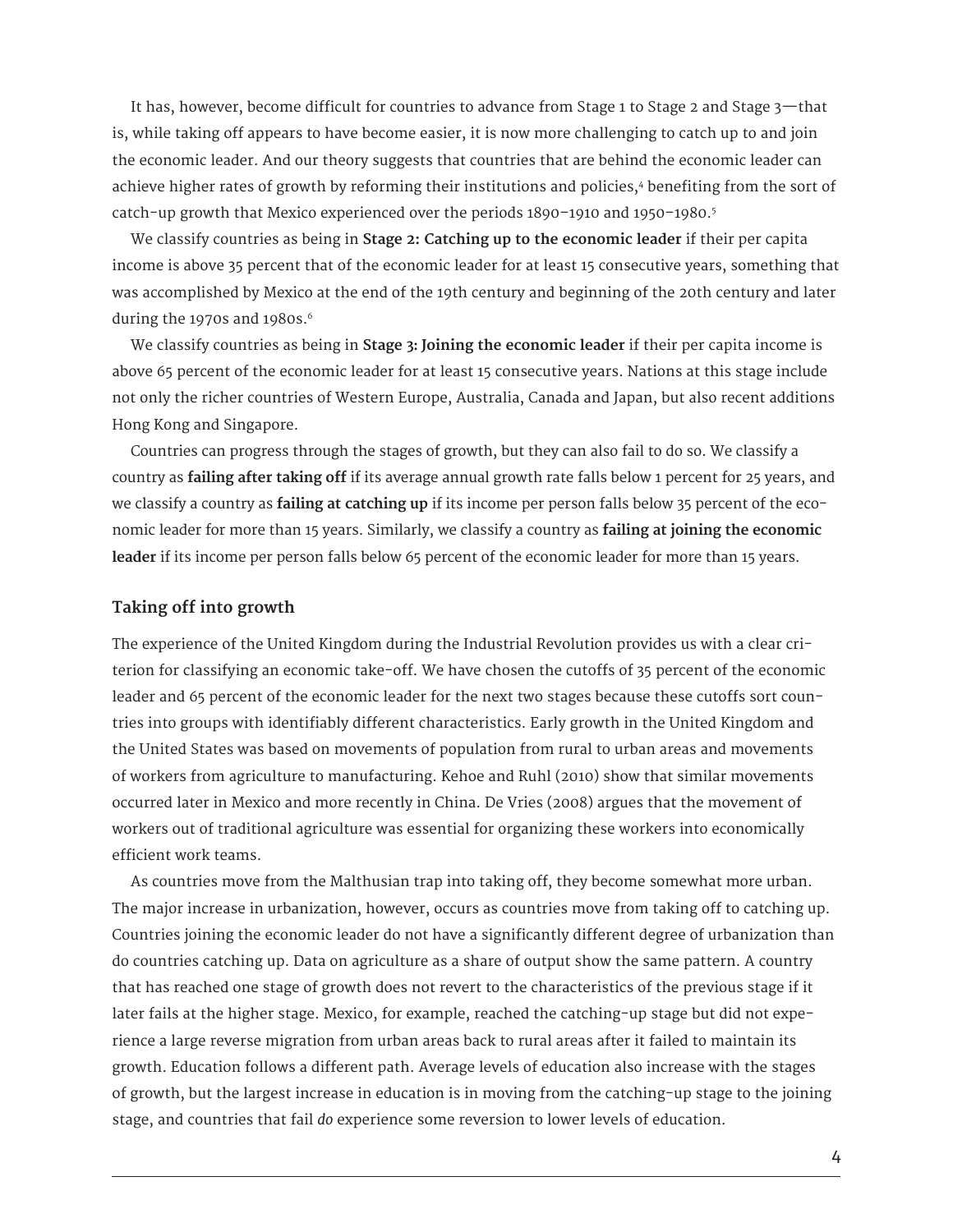#### Population growth rates by stage of growth



Urbanization and education rates increase over time in countries that remain in the stage, while dependence on agriculture decreases. Even "Malthusian trap" countries have become more urbanized, less dependent on agriculture and more educated, and these worldwide trends help explain why it has become easier to take off into growth.

 $\sqrt{2}$ 

Deaton (2013) emphasizes the role of improvements in health and reductions in fertility in generating the take-off into growth. These changes occurred slowly in the 19th century, but sped up in the 20th century, especially during the second half. The improvements in health in poorer countries—which increased life expectancy significantly before fertility fell—have been responsible for the explosion of the world population in the 20th century. As Figure 2 shows, most of this explosion has occurred in countries in the Malthusian trap (Stage 0) and the take-off into growth (Stage 1). By the time countries have reached the stages of catching up to (Stage 2) and joining (Stage 3) the economic leader, they have been reducing fertility and population growth. This pattern contrasts to that in the 19th century and early 20th century, when richer countries had faster population growth than poorer countries.

As Figure 3 shows, more than 50 percent of the world's population lived in countries in the Malthusian trap in 1960 (Stage 0; black line). By 2010, less than 2 percent of the world's population lived in the seven countries still in the Malthusian trap (Afghanistan, Central African Republic, Haiti, Madagascar, Niger, Senegal and Somalia). The major countries to take off into growth were China in 1966 and India in 1970.7

#### **Growth after the take-off**

Although the data in Figure 3 indicate that economic *take-off has become far easier* to achieve than Rostow thought, it has proven *more difficult* for countries *to catch up to* and *join* the economic leader, the United States. In 1960, only 7 percent of the world's population lived in countries in the catching-up stage, and this fell to 6 percent in 2010. Similarly, only 14 percent of the world's population lived in countries in the joining-the-economic-leader stage in 1960, falling to 13 percent in 2010. This drop in the fraction of the world's population in richer countries is accounted for by the slower population growth in these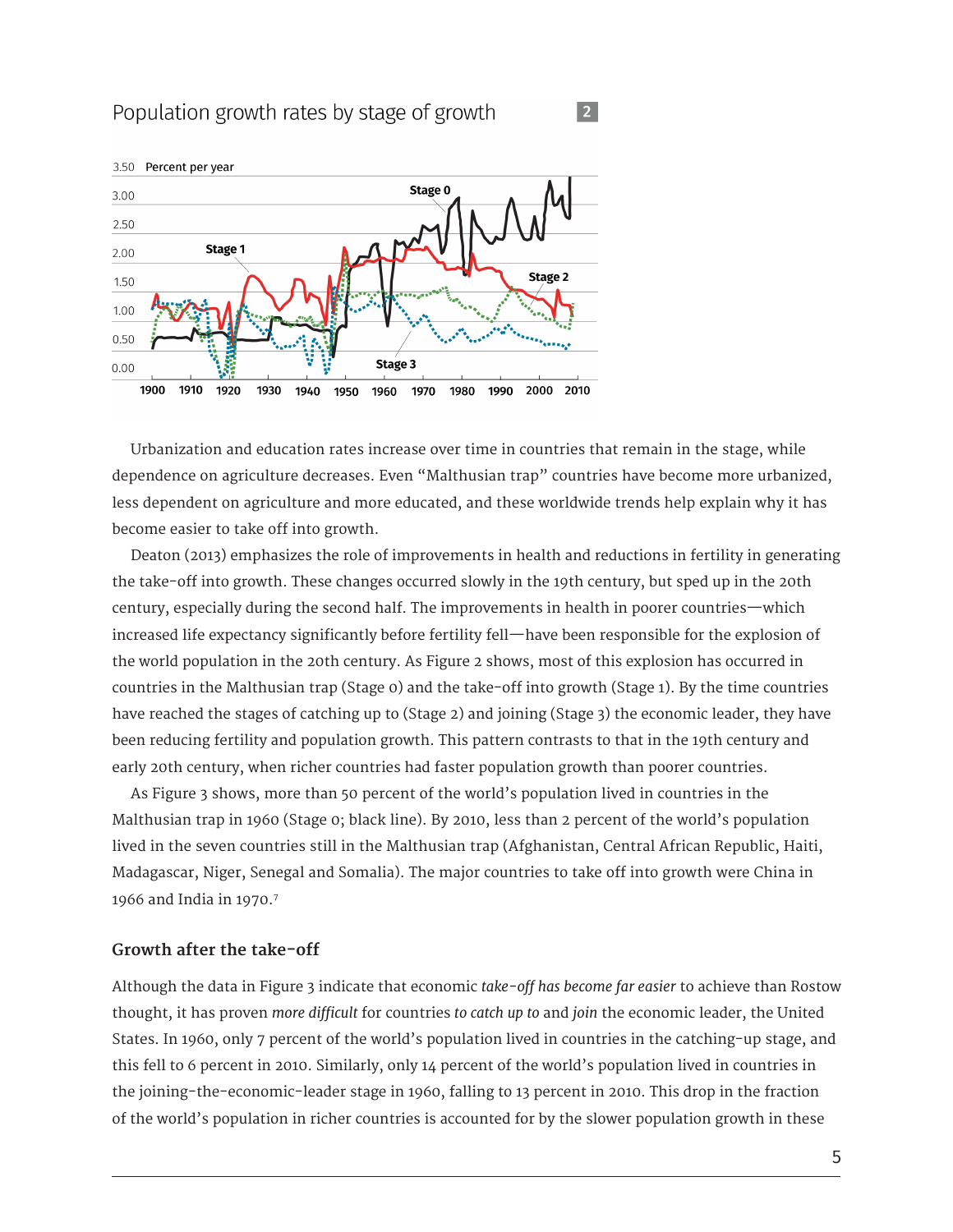#### Share of world population by stage of growth



countries. The number of countries catching up to and joining the economic leader increased by 13 individual countries and one country group (21 small Caribbean countries) from 1960 to 2010.

A country like China may at some point become the world economic leader. These countries are still a long way off. China, for example, had 24 percent of U.S. income per person in 2010. For the foreseeable future, the relevant question is whether China will be able to advance to the catch-up stage of growth. We address this sort of question in the sequel to this paper (Costa et al. 2015).

3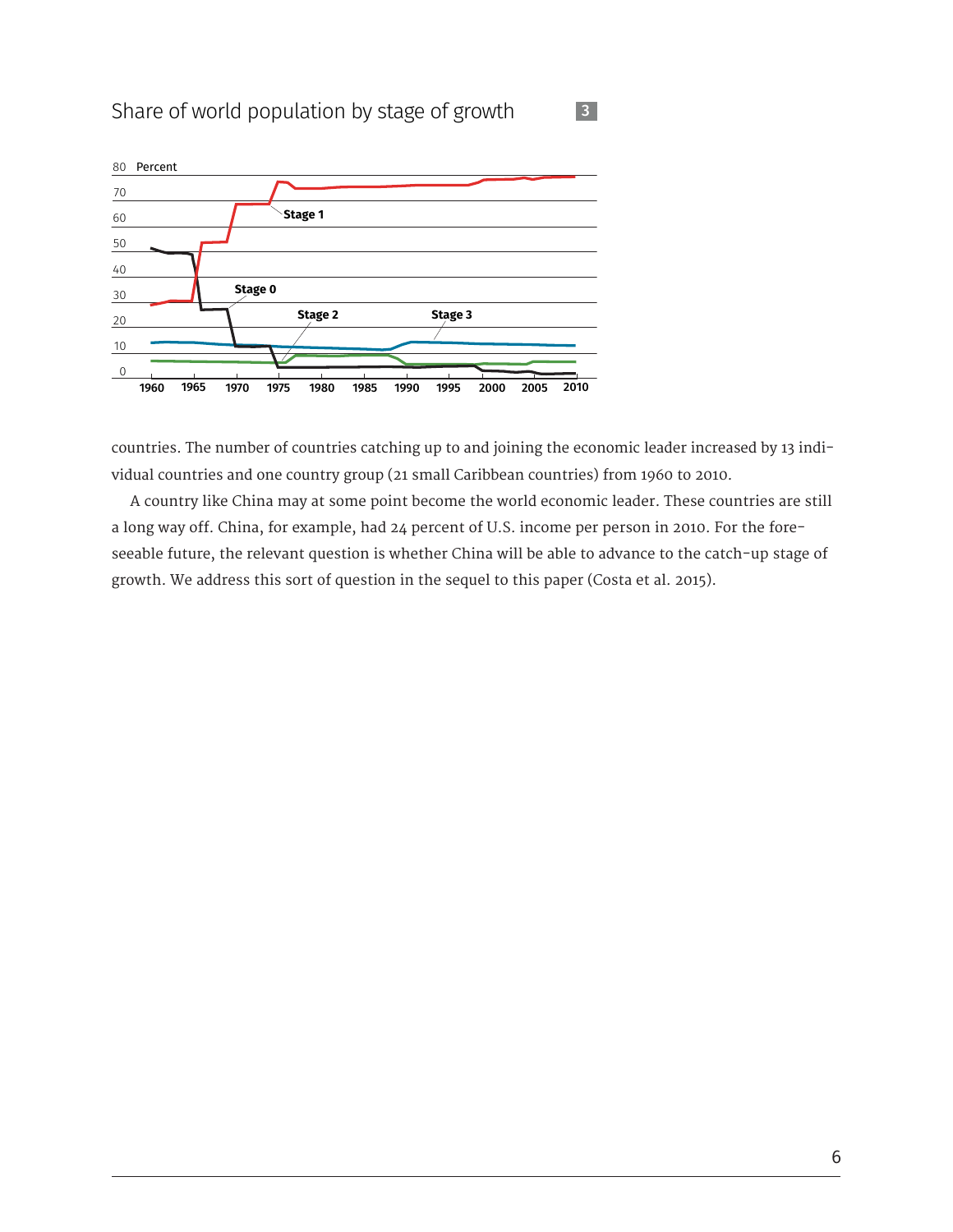#### **Endnotes**

- 1 The mechanics of our theory follow Kehoe and Ruhl (2010), who in turn follow Parente and Prescott (1994, 2002) and Kehoe and Prescott (2002, 2007).
- 2 By "per capita income," we refer to real GDP (gross domestic product) per working-age person (15 to 64 years). We take real GDP data from the Maddison Project (2013) and working-age population data from the World Bank's World Development Indicators and from National Statistics, Republic of China (Taiwan) for Taiwan for 1960–2010. We use population data from the Maddison Project to infer changes in the working-age population before 1960.
- 3 Following the work of Solow (1956) and Swan (1956).
- 4 In this, we follow North (1991).
- 5 Kehoe and Meza (2011).
- <sup>6</sup>We smooth the data on income per person for all of our countries using a Hodrick-Prescott (1997) filter, a standard technique used to remove business cycles from economic time series. The Hodrick-Prescott filter still leaves the Great Depression of the 1930s and the World War II buildup in the U.S. data, however. Consequently, we ignore the 1930–1945 data in making comparisons across countries.
- 7 It is instructive to understand why we classify China as taking off into growth in 1966. Over the period 1941–1966, annual growth in income per person averaged more than 1 percent. There were years of negative growth during this period—1941–1949 were years of World War II and the Chinese Civil War, and 1958–1961 were the disaster of the Great Leap Forward—but the other years had such rapid growth in income per person that the average was more than 1 percent per year.

#### **References**

Clark, Gregory. 2007. *A Farewell to Alms: A Brief Economic History of the World*. Princeton University Press.

Costa, Daniela, Timothy J. Kehoe and Gajendran Raveendranathan. 2015. "The Stages of Economic Growth Revisited, Part II: Catching Up to and Joining the Economic Leader." Federal Reserve Bank of Minneapolis.

Deaton, Angus. 2013. *The Great Escape: Health, Wealth, and the Origins of Inequality*. Princeton University Press.

De Vries, Jan. 2008. *The Industrious Revolution: Consumer Behavior and the Household Economy, 1650 to the Present*. Cambridge University Press.

Elvin, Mark. 1973. *The Pattern of the Chinese Past: A Social and Economic Interpretation*. Stanford University Press.

Hodrick, Robert J., and Edward C. Prescott. 1997. "Postwar U.S. Business Cycles: An Empirical Investigation." *Journal of Money, Credit, and Banking* 29: 1–16.

Kehoe, Timothy J., and Felipe Meza. 2011. "Catch-Up Growth Followed by Stagnation: Mexico, 1950–2010." *Latin American Journal of Economics* 48: 227–68.

Kehoe, Timothy J., and Edward C. Prescott. 2002. "Great Depressions of the 20th Century." *Review of Economic Dynamics* 5: 1–18.

Kehoe, Timothy J., and Edward C. Prescott. 2007. *Great Depressions of the Twentieth Century*. Federal Reserve Bank of Minneapolis.

Kehoe, Timothy J., and Kim J. Ruhl. 2010. "Why Have Economic Reforms in Mexico Not Generated Growth?" *Journal of Economic Literature* 48: 1005–27.

Landes, David S. 2006. "Why Europe and the West? Why Not China?" *Journal of Economic Perspectives* 20: 3–22.